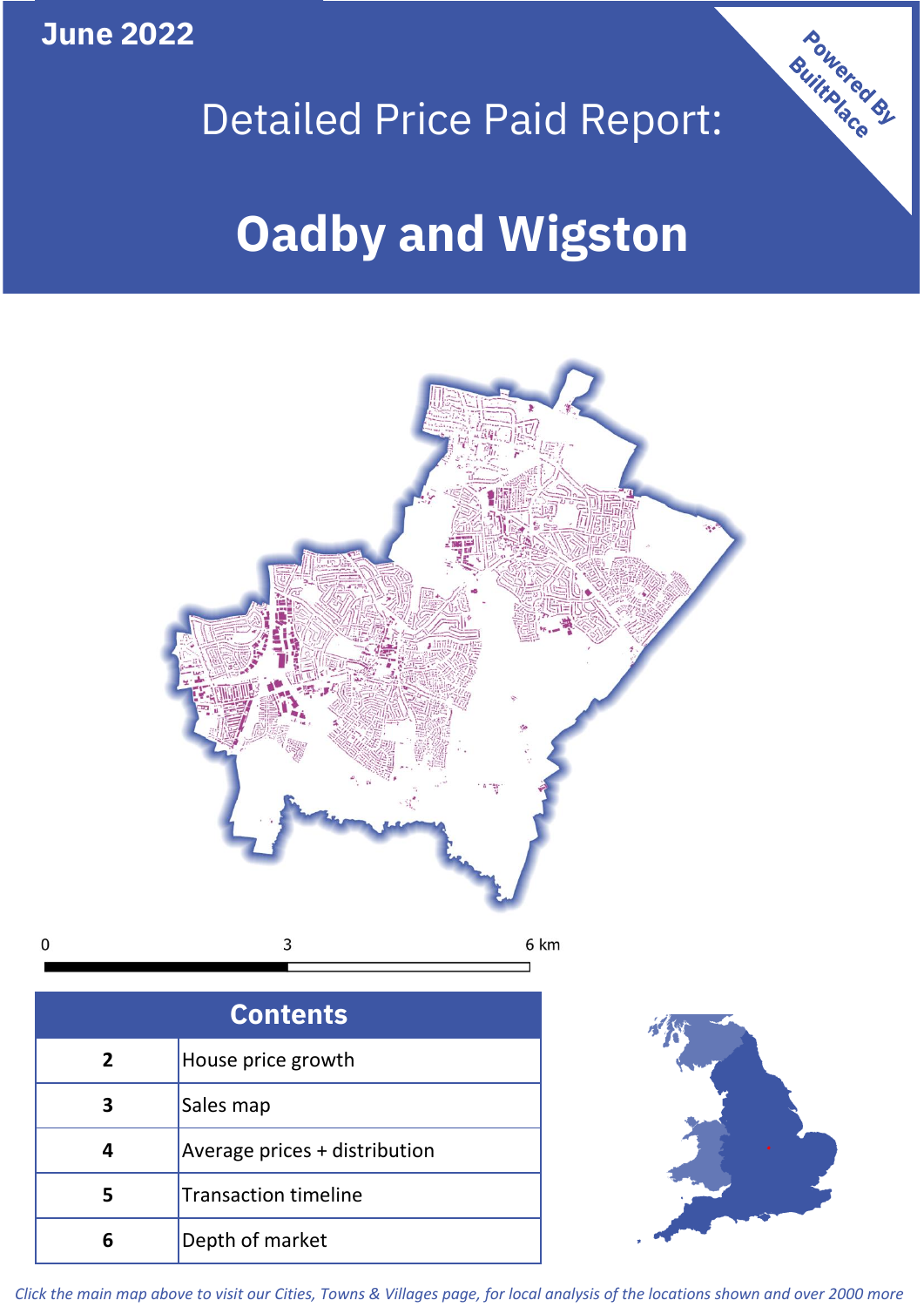# **Headline Data**

|                     | <b>Current level</b> | 3 month  | <b>Annual</b> | 5 year  | 10 year |
|---------------------|----------------------|----------|---------------|---------|---------|
| <b>House prices</b> | £281,948             | 6.6%     | 15.2%         | 42.2%   | 77.4%   |
| <b>Transactions</b> | 846                  | $-11.1%$ | 19.3%         | $-4.8%$ | 29.6%   |

# **House Price Growth (April 2022 data)**

### *Annual Change in House Prices*



House prices in Oadby and Wigston grew by 15.2% in the 12 months to April 2022 (based on 3-month smoothed data). By comparison national house prices grew by 10.7% and prices in the East Midlands grew by 11.6% over the same period.

Oadby and Wigston house prices are now 59.7% above their previous peak in 2007, compared to +50.1% for the East Midlands and +52.9% across England.



#### *Year-To-Date Change in House Prices, December to April*

Local prices have grown by 8.6% in 2022 so far, compared to growth of 3.4% over the same period last year.

#### *Source: OS OpenData; UK House Price Index (Contains HM Land Registry data © Crown copyright)*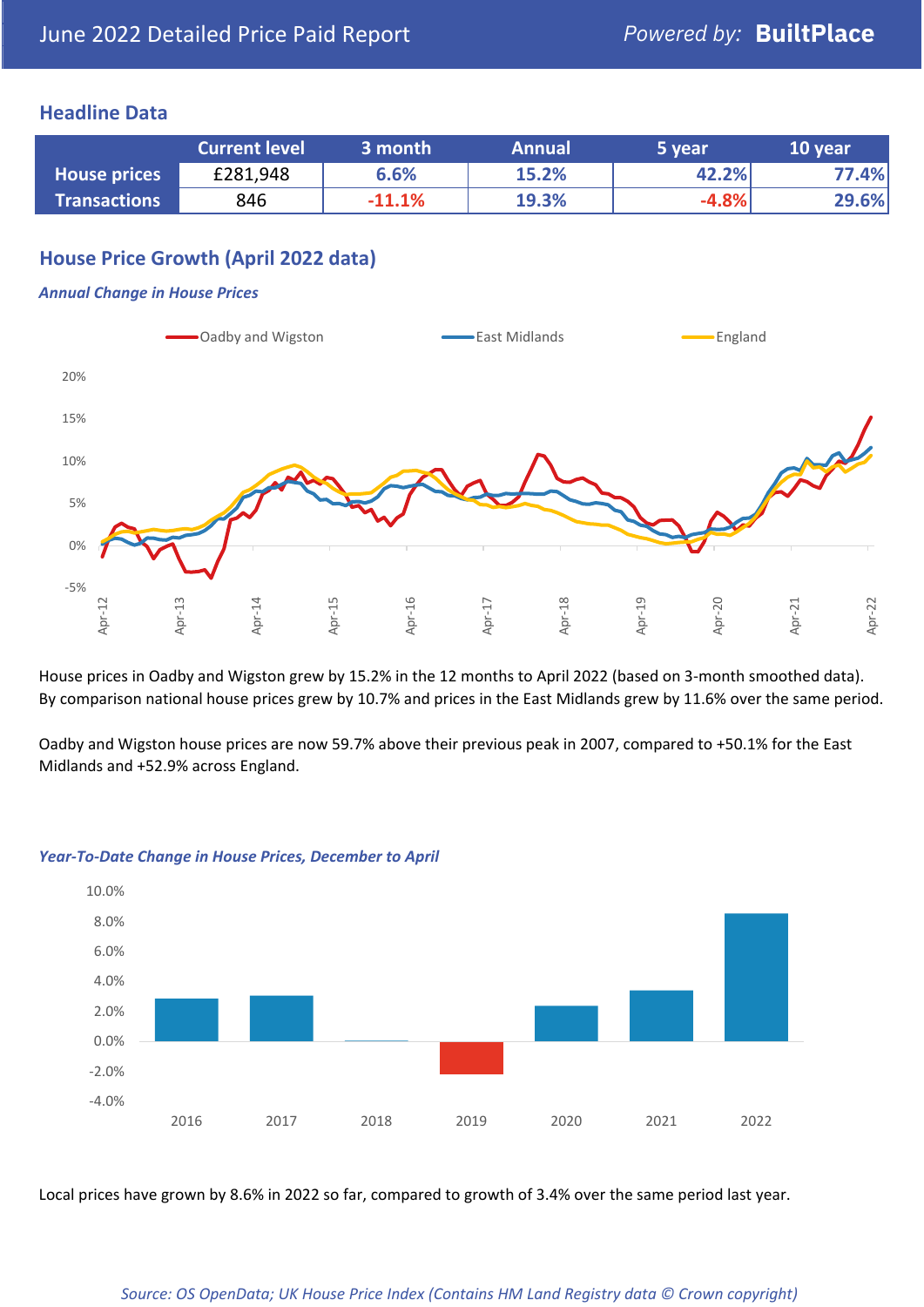# **House Price Map**

*12 months to April 2022*



*Each point is one postcode, coloured by the average value relative to all sales in this local authority (price bands are LA-specific quintiles).*

**Map Key**

| Min      | <b>Max</b> |                            |
|----------|------------|----------------------------|
| Up to    | £187,000   | 1st quintile / lowest 20%  |
| £187,000 | £224,000   | 2nd quintile               |
| £224,000 | £263,000   | 3rd quintile               |
| £263,000 | £325,000   | 4th quintile               |
| £325,000 | and over   | 5th quintile / highest 20% |

### *Source: OS OpenData; UK House Price Index (Contains HM Land Registry data © Crown copyright)*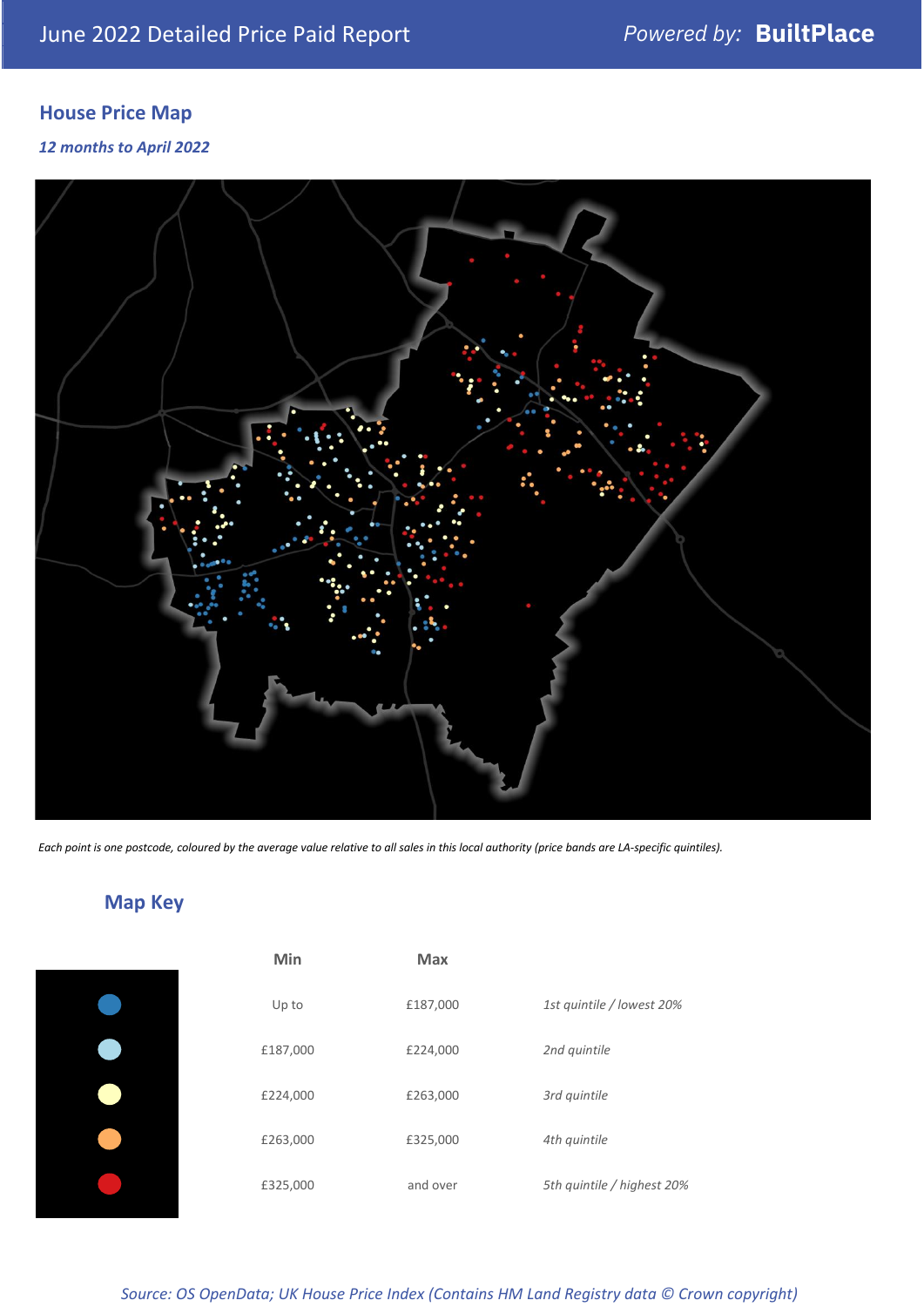# **Average House Price by Property Type**

## *12 months to April 2022*



|                 | <b>New</b>           | <b>Second hand</b> |  |
|-----------------|----------------------|--------------------|--|
| <b>Flat</b>     | No recorded<br>sales | £131,986           |  |
| <b>Terraced</b> | No recorded<br>sales | £184,423           |  |
| Semi-detached   | No recorded<br>sales | £248,852           |  |
| <b>Detached</b> | £404,331             | £380,069           |  |

# **House Price Distribution by Year**

*All properties, by price band and calendar year (2020 = year to date)*

|                    | 1997 | 2002 | 2007 | 2012 | 2017 | 2019 | 2020 |
|--------------------|------|------|------|------|------|------|------|
| <b>Under £100k</b> | 87%  | 58%  | 7%   | 10%  | 4%   | 1%   | 1%   |
| £100-200k          | 9%   | 35%  | 70%  | 72%  | 55%  | 25%  | 37%  |
| E200-300k          | 4%   | 5%   | 18%  | 14%  | 27%  | 47%  | 40%  |
| £300-400k          | 1%   | 1%   | 2%   | 3%   | 8%   | 17%  | 14%  |
| £400-500k          | 0%   | 1%   | 2%   | 1%   | 4%   | 6%   | 5%   |
| <b>£500k-1m</b>    | 0%   | 0%   | 1%   | 1%   | 2%   | 4%   | 3%   |
| £1-2m              | 0%   | 0%   | 0%   | 0%   | 0%   | 0%   | 0%   |
| <b>Over £2m</b>    | 0%   | 0%   | 0%   | 0%   | 0%   | 0%   | 0%   |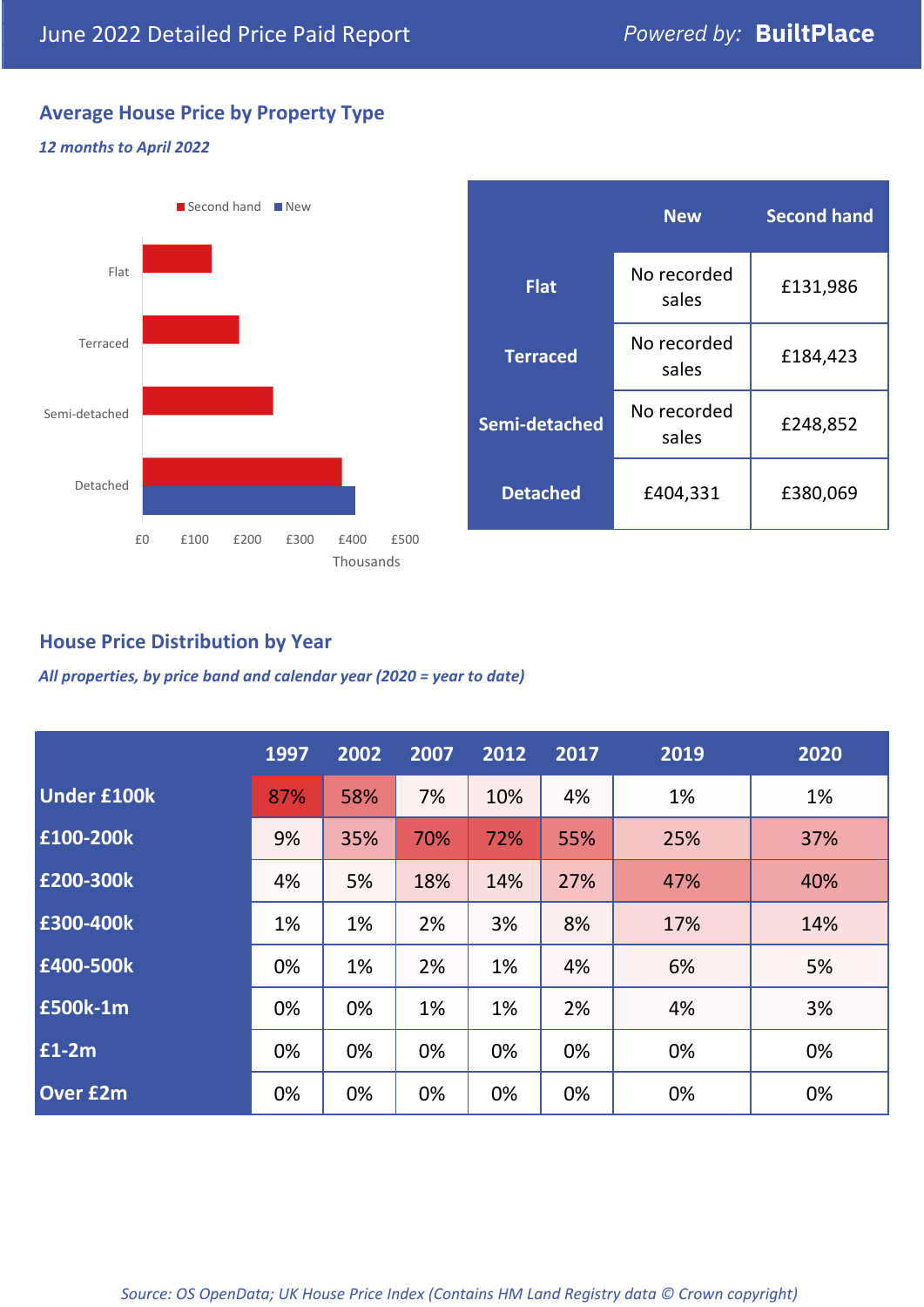# **Transactions (February 2022 data)**

*Annual Transactions, Indexed (2001-05 average = 100)*



There were 846 transactions in Oadby and Wigston during the 12 months to February 2022. This is 74% of the average from 2001-05 and suggests activity is below pre-downturn levels.

Transactions in Oadby and Wigston have grown by 0.2% since 2014, compared to changes of -8.0% for East Midlands and -7.7% for England.



#### *Cash and New Build Sales as % of Total, by Year*

*Note: The data on this page EXCLUDES transactions identified as transfers under a power of sale/repossessions, buy-to-lets (where they can be identified by a mortgage), and transfers to non-private individuals - i.e. it comprises only Land Registry 'A' data.*